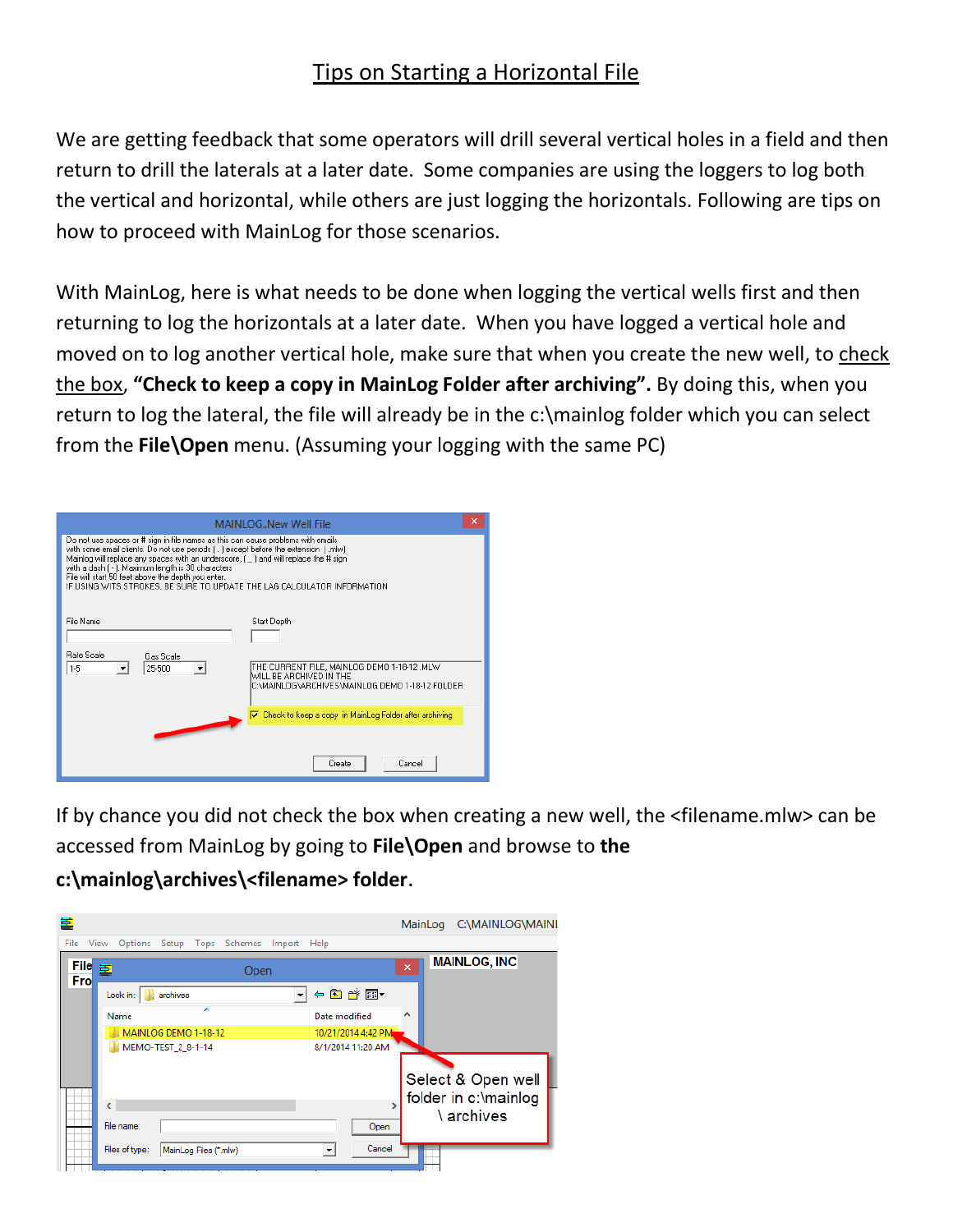Select and open the <filename.mlw>.

| 蓳        |                          |                          |                       |                            |        |                          |                    |    | MainLog C:\MAINLOG\MAIN   |
|----------|--------------------------|--------------------------|-----------------------|----------------------------|--------|--------------------------|--------------------|----|---------------------------|
| File     | View                     |                          |                       | Options Setup Tops Schemes | Import | Help                     |                    |    |                           |
| Fi<br>Fr | 重                        |                          |                       | Open                       |        |                          |                    | ×  | <b>MAINLOG, INC</b>       |
|          | Look in:                 |                          | MAINLOG DEMO 1-18-12  |                            | ┯║     |                          | ←自合國▼              |    |                           |
|          | Name                     |                          |                       |                            | ▼      | Date modified            |                    | Т١ |                           |
|          |                          | MAINLOG DEMO 1-18-12.mlw |                       |                            |        |                          | 10/21/2014 4:42 PM | м  |                           |
|          |                          |                          |                       |                            |        |                          |                    |    |                           |
|          |                          |                          |                       |                            |        |                          |                    |    | Open the                  |
|          | $\overline{\phantom{a}}$ |                          |                       |                            |        |                          |                    |    | <filename>.mlw</filename> |
|          | File name:               |                          |                       |                            |        |                          | Open               |    |                           |
|          |                          | Files of type:           | MainLog Files (*.mlw) |                            |        | $\overline{\phantom{a}}$ | Cancel             |    |                           |
|          |                          |                          |                       |                            |        |                          |                    |    |                           |

Once the log is open do a "**File\Save As",** and save it to the **c:\mainlog** folder.

| 볼<br>File | View                                                                     | Options Setup Tops Schemes Import Help |         |                                                                                               |         |        |                                                                                                                           |  |
|-----------|--------------------------------------------------------------------------|----------------------------------------|---------|-----------------------------------------------------------------------------------------------|---------|--------|---------------------------------------------------------------------------------------------------------------------------|--|
|           | 뵬                                                                        |                                        | Save As |                                                                                               |         |        |                                                                                                                           |  |
|           | Save in:<br>archives<br>backup<br>bitmaps<br>chart<br>char1732<br>charts | mainlog                                |         | ← fa<br><b>Dropbox</b><br>盎<br>qas<br><b>IDPEXE</b><br>install<br><b>LAS Files</b><br>LIB-SAV |         |        | Locate well in the c:\mainlog<br>\archives folder and save it to<br>c:\mainlog where it can be put<br>into drilling mode. |  |
|           | $\left\langle \quad \right\rangle$                                       |                                        |         |                                                                                               |         |        |                                                                                                                           |  |
|           | File name:                                                               | MainLog Demo 1-18-12.mlw               |         |                                                                                               |         | Save   |                                                                                                                           |  |
|           | Save as type:   MainLog Files (*.mlw)                                    |                                        |         |                                                                                               | $\vert$ | Cancel |                                                                                                                           |  |
|           |                                                                          |                                        |         |                                                                                               |         |        |                                                                                                                           |  |

By saving it to the folder, **c:\mainlog**, you will get the following shown message below, and by clicking **OK**, MainLog will automatically open the file in the c:\mainlog folder, that can then be opened in drilling mode.

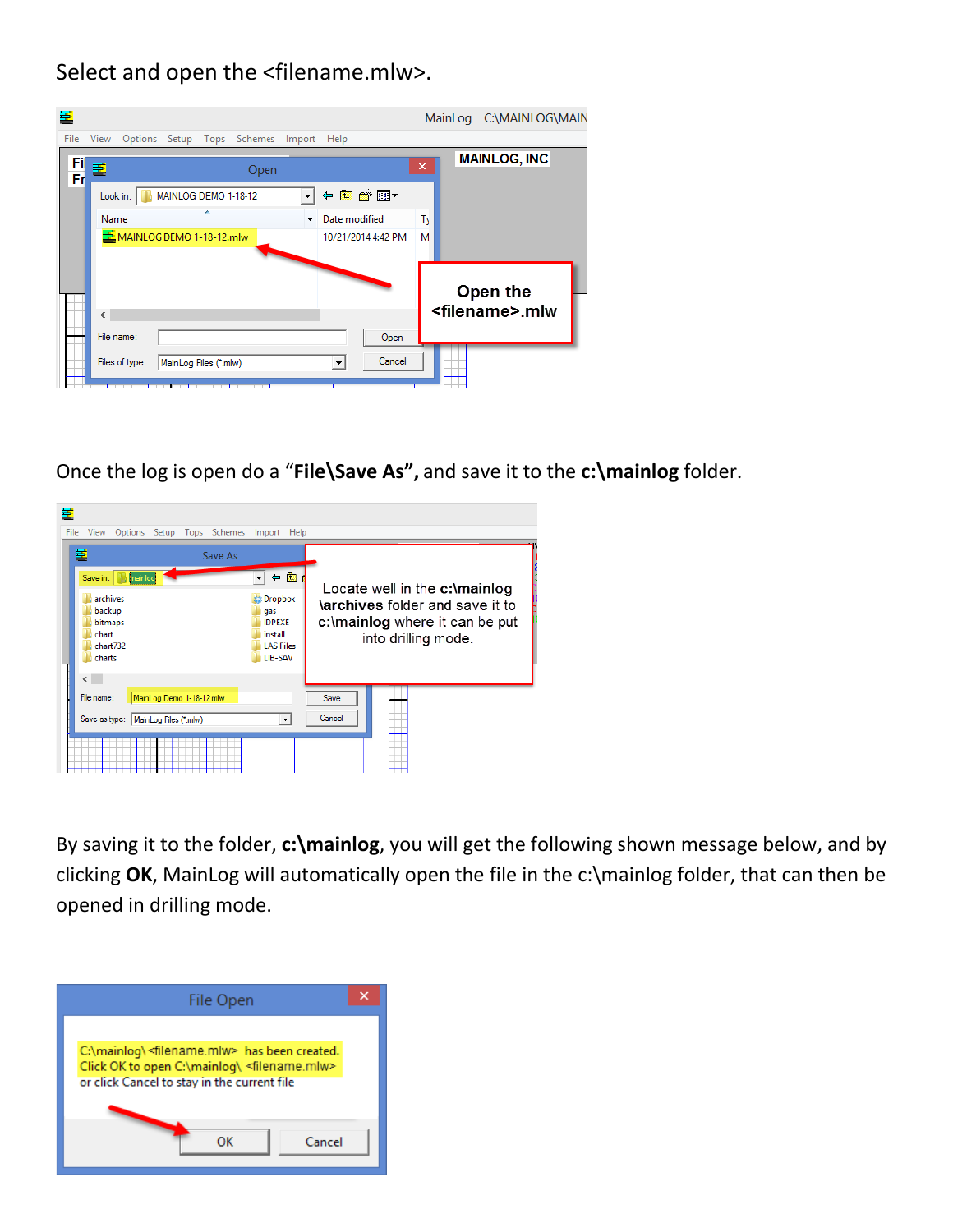\*\*If you are logging the lateral with a different logging unit and key, you will have to save the **<filename>.ml\_** to a thumb drive. The easiest way to accomplish this is to put in a thumb drive and from MainLog do a **"File\Backup"** to that drive. Be sure to check the box, **"Create ML\_ file on drive".**



Once copied to the thumb drive, follow these steps:

- Close MainLog on the logging computer & **remove** the Drilling Key.
- Plug in the thumb drive with the **<filename>.ml\_** file.
- Browse to the thumb drive and double click on the **<filename>.ml\_** file to open the log. MainLog will automatically copy all the files to the **c:\mainlog folder**.
- Close MainLog and plug in the drilling key.
- Start MainLog.

## **Starting Lateral Wells at the Kickoff Point**

When logging only the lateral portion of a well, **it is a must that the files start shallower than any TVD value in the well**. **The TVD of the lateral has to exist in the vertical portion log.**

This is especially critical if the lateral is being steered up dip. In some instances there may be a "buffer zone" well above the kick off point. For example, if the kickoff point of the well is at 5000 feet, you may need to have the file start at 4800 feet if the TVD is going to be above 5000. In the example below there is no horizontal path on the log because the TVD depths were shallower than the start of the log file.